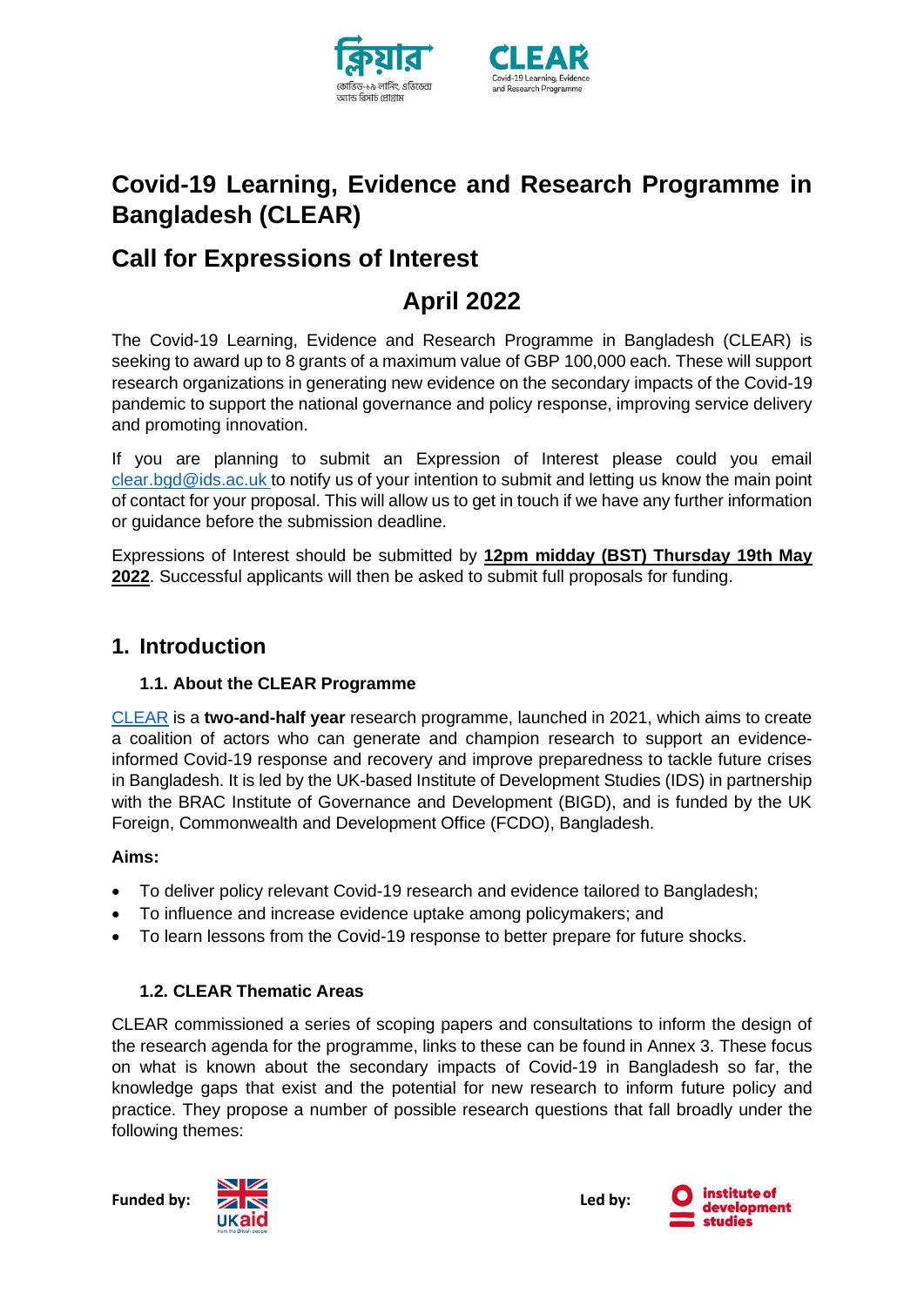**Poverty and vulnerability**: Exploring how Covid-19 has impacted livelihoods, health, nutrition, education of the poor and increased vulnerability.

**Service delivery, accountability and governance:** The effectiveness of state responses in education, health, nutrition, social protection, justice and other sectors to address the social impact of Covid-19 at the national and local levels. How well are the various accountability mechanisms functioning to ensure service delivery, what has been the role of civil society in engaging with the state on accountability gaps, and how have the interactions between citizens and the local government shifted?

**Protection of rights**: How Covid-19 has impacted vulnerable populations and their rights (workers in export processing zones, informal workers, women, disabled, minorities, migrants) and the measures taken by the state and civil society organisations and social movements to ensure their rights

**Innovations:** The use of various digital platforms to share information on health, education, justice and other services, and alternative channels/programmes designed for service delivery.

These are provided as guidance to inform possible grant applications, but we recognise this is not a definitive list. Applicants are free to suggest other research questions that address a different sector, knowledge gap or opportunity.

#### *Theme 1: Poverty and Vulnerability*

Covid-19 has impacted the poor and vulnerable groups in Bangladesh. Loss of employment and livelihoods during the pandemic has led to the emergence of a 'new class of poor' which includes returnee international migrants, informal sector workers in urban areas, workers in specific types of precarious employment. Women compared to men have experienced loss of livelihood and have withdrawn from the labour force. Many of the studies and evidence generated on livelihood loss has been through rapid surveys during the different phases of the pandemic. There is a need for longitudinal data for effective policy design. Research on policy responses to minimise livelihood loss by the government has been limited to generating data on various interventions – particularly social protection. There is a need to move beyond the focus on expansion of social protection measures and explore how vulnerabilities experienced by the new class of poor, particularly in urban areas, are interconnected.

Studies on public health service delivery have focused on serosurveillance, but gaps still exist in our understanding of the risks and exposure to Covid-19 for the different groups of poor. The secondary health impacts of Covid-19, particularly provision of maternal health care, sexual and reproductive health services and other forms of provisions were affected by the lockdown and pandemic-related supply chain and staff shortages. The impact of these gaps varies for different vulnerable groups – adolescent girls, the elderly, disabled people etc. The rising food prices and loss of livelihood due to Covid-19 implies that nutritional impact will have a long term deep intergenerational effect. Disruption in delivery of education and lack of access to alternative platforms (digital or other modes) has meant that learning loss will have a deep impact on children from the poor and vulnerable households. School closures also mean that girls and boys from poorer households will lack access to school meals and protection.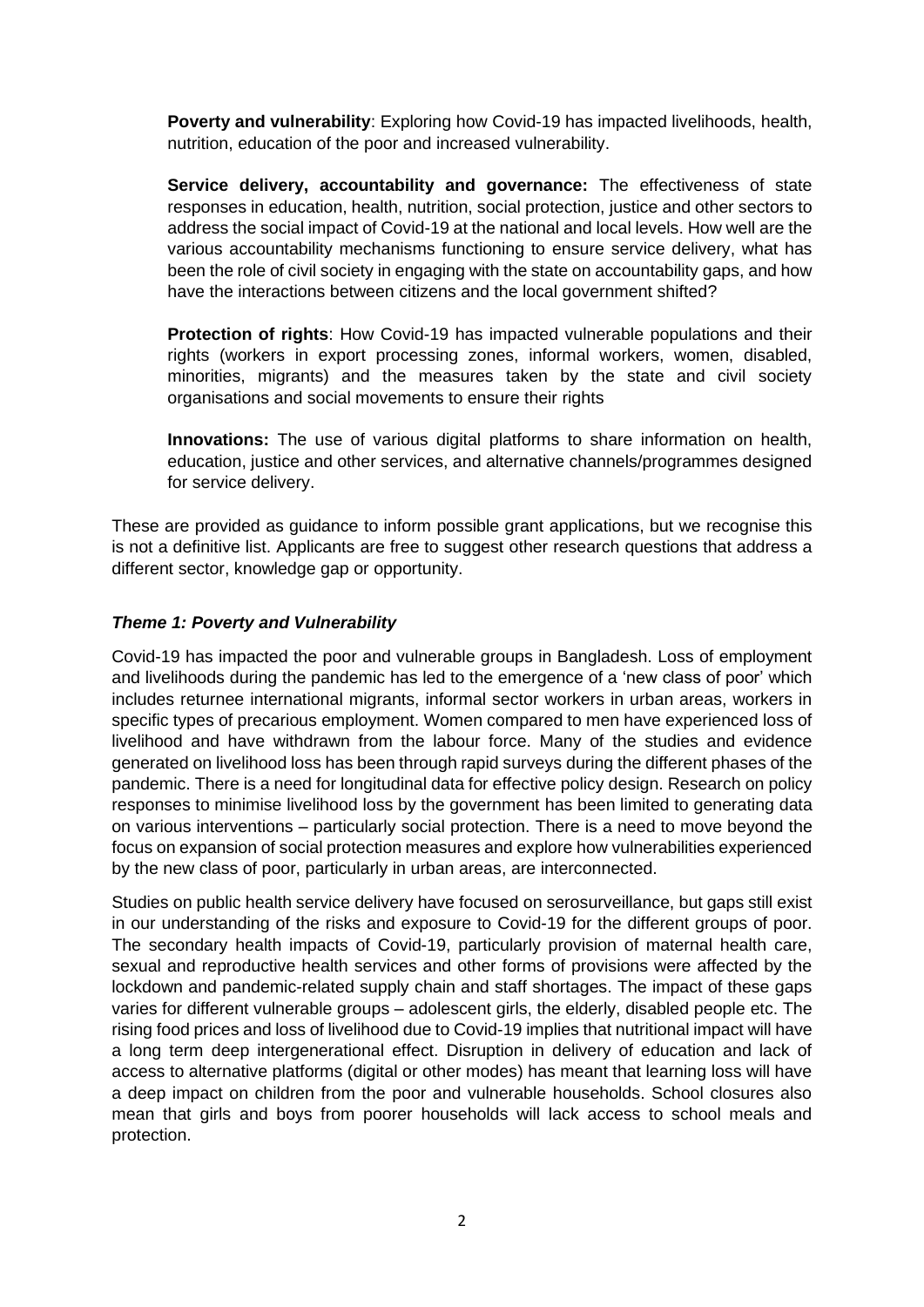Scrutiny of the planning, design, programming, and delivery of the various government programmes during the Covid-19 pandemic reveals a number of drawbacks in health, education, social protection and nutrition programmes. Based on the scoping studies commissioned by CLEAR, below are some of the questions to consider under this theme. Please note that you can also develop your own research questions if these are relevant to the thematic areas.

- How have communities themselves, as well as lower-level governance institutions (including traditional ones), and civil society networks responded to the pandemic? What kinds of innovations, adaptations, and locally-based resources have they leveraged to support SRHR and MNCH during the pandemic?
- How is the private and public sector coordination within the health system and crosssector coordination beyond health (e.g. with economic and social welfare domains) in responding to the pandemic?
- How has social protection measures worked in addressing vulnerability of the new class of poor in the urban context?
- How have school closures effected the learning attainment of children from most marginalised groups (children in remote areas, slums, low-income households, disabled etc)?
- How effective were the alternative learning measures implemented by the government during the pandemic in accessing the most marginalised group? Do these measures have potential to be used in the post pandemic period?
- What has been the experience of women and girls from poorer households in accessing sexual and reproductive health (abortion, menstrual hygiene, STI, HIV related services etc) care during the pandemic? Which measures that are in place were effective in addressing these needs?
- How have the most marginalised and vulnerable groups navigated access to health care during the pandemic (youth, disabled, sexual minority etc)?
- What has been the social, health and psychological impact of the pandemic on the urban poor?
- What are the social, economic and psychological impact on returnee migrants and their households? What are the gendered dimensions of these impact?
- What are the various coping strategies and alternative options for migrants stranded in Bangladesh and aspirant migrants who face an uncertain future and enormous debt burdens? What may be the gender dimensions of these aspects?
- How has state interventions and / or other measures worked to reintegrate returnee migrants?
- Following the school reopening in the post Covid period, what is the current enrolment status? What are the, reasons for non-enrolment, , and non-attendance at the national level?
- Are there any low-tech remedial education approaches to ensure student inclusion and to minimise the impediments from digital divide in ensuring equitable learning recovery?

#### *Theme 2: Service Delivery, Accountability and Governance*

Mechanisms of accountability and responsiveness matter during a crisis because they help determine the effectiveness of public policy responses (whether they target the key issues and reach the people necessary), and shape trust in the government response. In Bangladesh,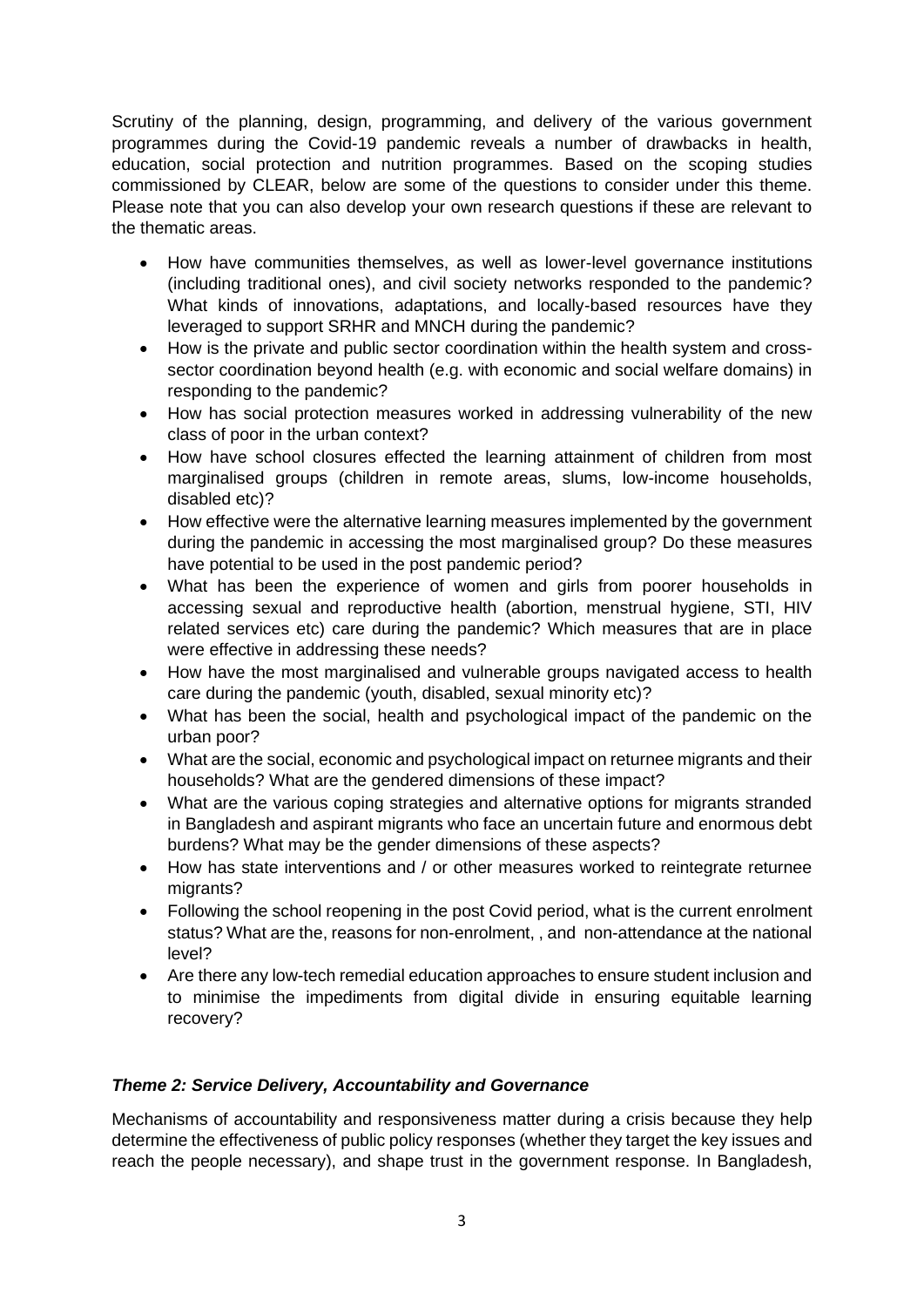the government used existing mechanisms and set up various ad hoc mechanisms to track prevalence of the virus and disseminate information on safety measures and various services.

The focus of the studies under this theme may be around the established mechanisms of accountability and responsiveness such as the role of the parliamentary committees, anticorruption and human rights commissions, and grievance redress mechanisms, and how these were effective or not to ensure accountability in specific cases. The studies may also explore the social accountability mechanisms established ad hoc during the pandemic such as beneficiary selection committees, telephone hotlines and online public meetings and their effectiveness. Did the setting up of these mechanisms and the responsiveness to public health and other needs lead to a change in **how state-citizen relations are perceived** within the bureaucracy and at the local level? Did these service delivery measures change how citizens perceive the state and the legitimacy of the government?

CSOs and communities at the local and national levels have also made efforts to co-ordinate crisis response during the peak level of the pandemic. There is a need to map these various responses to Covid-19 by communities and CSOs for better co-ordination of crisis response efforts. Civil society actors have produced evidence on different state measures, co-ordinated relief efforts at the local level, and extensively lobbied the government or raised questions on performance of various state agencies. The media was a key actor, in drawing attention to areas where services needed to be strengthened and raised questions in public interest. However, these actions were undertaken in a context when various restrictions on use of print and electronic media were also placed. Given that the state has been highly responsive towards addressing the crisis but there are accountability gaps and shifts in the way engagement takes place between the state and civil society at the national level, there is a need to explore how the nature of the relationship between CSO and the state changed during the pandemic and where are the opportunities for engagement? Also, what kind of role the media may play in facing future shocks and crisis.

The research questions may include but are NOT limited to the following:

- How effectively did the official complaints systems, including in-person, hotlines, and online mechanisms, function to gather, assess, and respond to citizens' needs? How did other institutions of accountability (the Anti-Corruption and Information Commissions, for instance) function in ensuring effective service delivery (health, relief, social protection and other services)?
- To what extent has an evidence-basis for policymaking been mainstreamed across government during the successive waves of the pandemic (in health, education, nutrition, justice, social protection Ministries and Departments)? What are the entry points and opportunities within the various policy spaces in government for evidence based policy making?
- How did the reliance on customary systems of identifying social protection beneficiaries work to mitigate the crisis engendered by the Covid-19 pandemic? What may be the implications for responsiveness and accountability?
- How effective were the accountability mechanisms within public health systems to tackle challenges by the successive waves of the pandemic? How effective were the measure to tackle leakage and corruption?
- In what ways have services in a specific sector (e.g health, education, social protection and other infrastructure) been affected to urban informal settlements during the pandemic? What strategies have people in urban informal settlements used to mitigate these?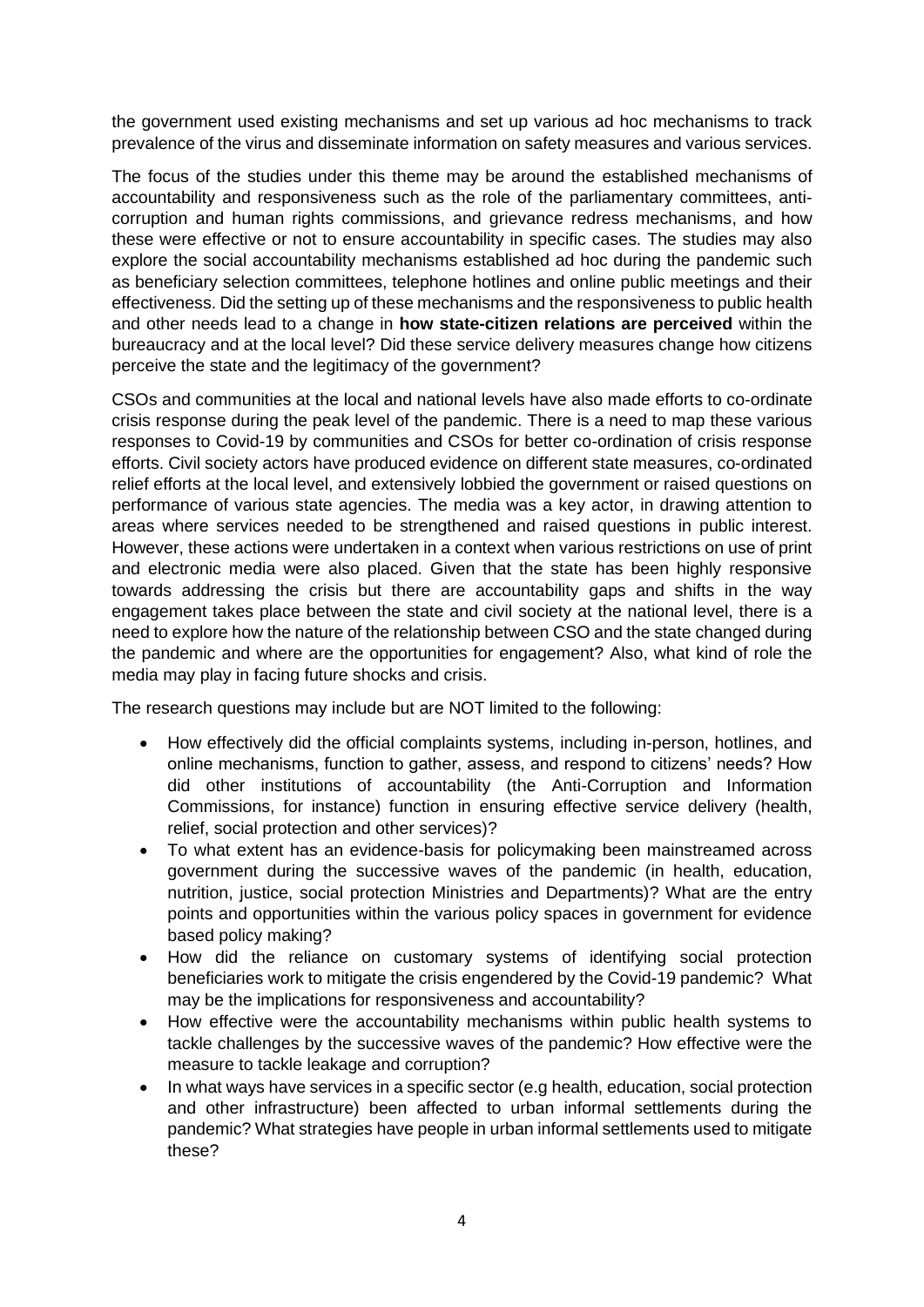- How have politicians and the administration been using social media platforms to communicate various Covid-19 related measures, and how has this shaped the discourse on state performance and legitimacy? To what extent are these platforms more about transmitting – rather than for listening to public opinion?
- How has the government evaluated its own policy response with respect to education delivery and what learning has been absorbed by key actors within the government around responsiveness and accountability?
- Was food security and nutrition perceived as a key area for action by the government during the successive waves of crisis? What has been the experience of the urban poor with respect to this issue?
- In what ways have civil society actors at the national level mobilised to make their voices heard? How effective were the strategies and mechanisms they used? What impact has it had on accountability relations?
- How effective were the social accountability platforms for citizens engagement at the local level (for example with respect to health service delivery, education, welfare provision, justice etc)?

#### *Theme 3: Protection of Rights*

Lockdowns and economic downturn have meant that certain rights that guaranteed livelihoods and job security are under threat. Increased control over what forms of information is shared on the disease, has had spill-over effects on what kinds of issues related to the pandemic can be discussed openly in the media. There is an urgent need to explore what may work better for the protection of rights of vulnerable groups guaranteed under the law. These will include a focus on the **social impacts of Covid-19** on legal protections for marginalised and vulnerable groups – **informal workers** such as street vendors, beauty salon workers, formalised labours like the RMG workers, workers in the road transport sector etc. Apart from worker's rights, prolonged lockdown and economic downturn have acted as stressors leading to increased levels of domestic violence reported in the news media. However, there is a lack of rigorous evidence on this issue. There are increased reports in the media on various forms of sexual violence against women during the pandemic – the reasons for these remain unexplored and databases are scanty. In addition, how lockdowns and closures had affected justice seeking behaviour of survivors of violence and what alternative measures have been taken by justice providers and security agencies remain under-researched. The following are some indicative research questions on the protection of rights:

- How have worker's rights been affected by the advent of the pandemic in different sectors? What kinds of measures have the government tried to promote to ensure rights of workers (job security, health safety at work etc)? Where are the ambiguities and contradictions and how can these be addressed?
- In what ways have workers (for example, RMG workers or informal sector workers etc) tried to organise and protect their rights? What may be the possible avenues for collective organisation? Where are the entry points for engagement with employers and the state?
- What are the gaps and challenges in providing access to emergency services to women and girls facing violence during the various waves of the pandemic? What are the institutional capacity issues and implementation challenges? Where are the coordination gaps between different agencies? What are the strategies that work best to increase access?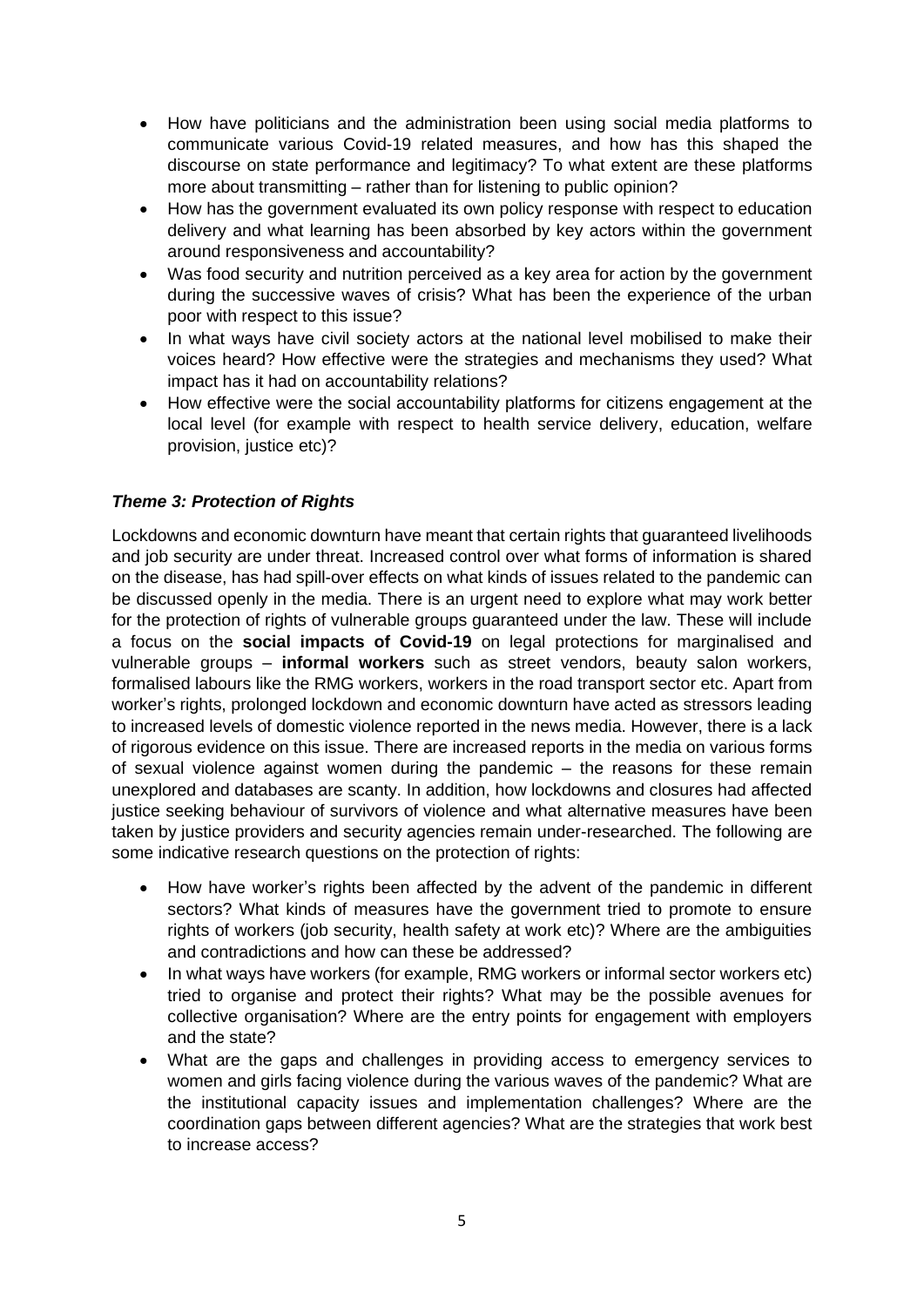- In what ways have social, and community-level mechanisms and practices that are effective in preventing violence against women, worked in times of crisis?
- What has been the experience of women and girls who are in accessing justice systems during the pandemic?
- How can government sources of data gathering, processing, and dissemination be strengthened to address VAW during periods of crisis? What strategies are effective for the sharing and coordination of data and research findings between government and non-government agencies?

#### *Theme 4: Innovations*

Work on **innovations** may include the use of **digital technology platforms** and alternative channels to continue the delivery of health, education, migration, justice, welfare and social protection services. Innovations in the accountability and governance mechanisms in the Covid-19 response of the government could also be explored. The following are some indicative research questions on innovation:

- During the Covid-19 period, how far has digital technology been able to increase access to services for persons experiencing violence?
- In what ways do utilisation of remittances through innovative products to stimulate savings and spur investments benefit migrants?
- What has worked so far in targeting social protection beneficiaries during the successive waves of the pandemic?
- What are the various programmatic innovations in delivery of SRHR and MCH at the point of access that were effective during the pandemic?
- To what extent has the 'Aspire to Innovate' government agency a2i been able to institutionalise its innovations, so that they are in position ready to help Bangladesh manage the next crisis?
- Is the digital beneficiary database effective in reducing (perceived) corruption and leakage and to improve transparency about social protection programmes?

#### **1.3. Call specifics**

#### **Maximum budget of each application**: GBP£100,000.

All grants will be paid in Great British Pounds (GBP) and any currency fluctuations will be expected to be managed by the grantee.

#### **Timeframe of grant activities**: 1 year.

Grants will commence work in September 2022 and complete all research including analysis and write up by September 2023.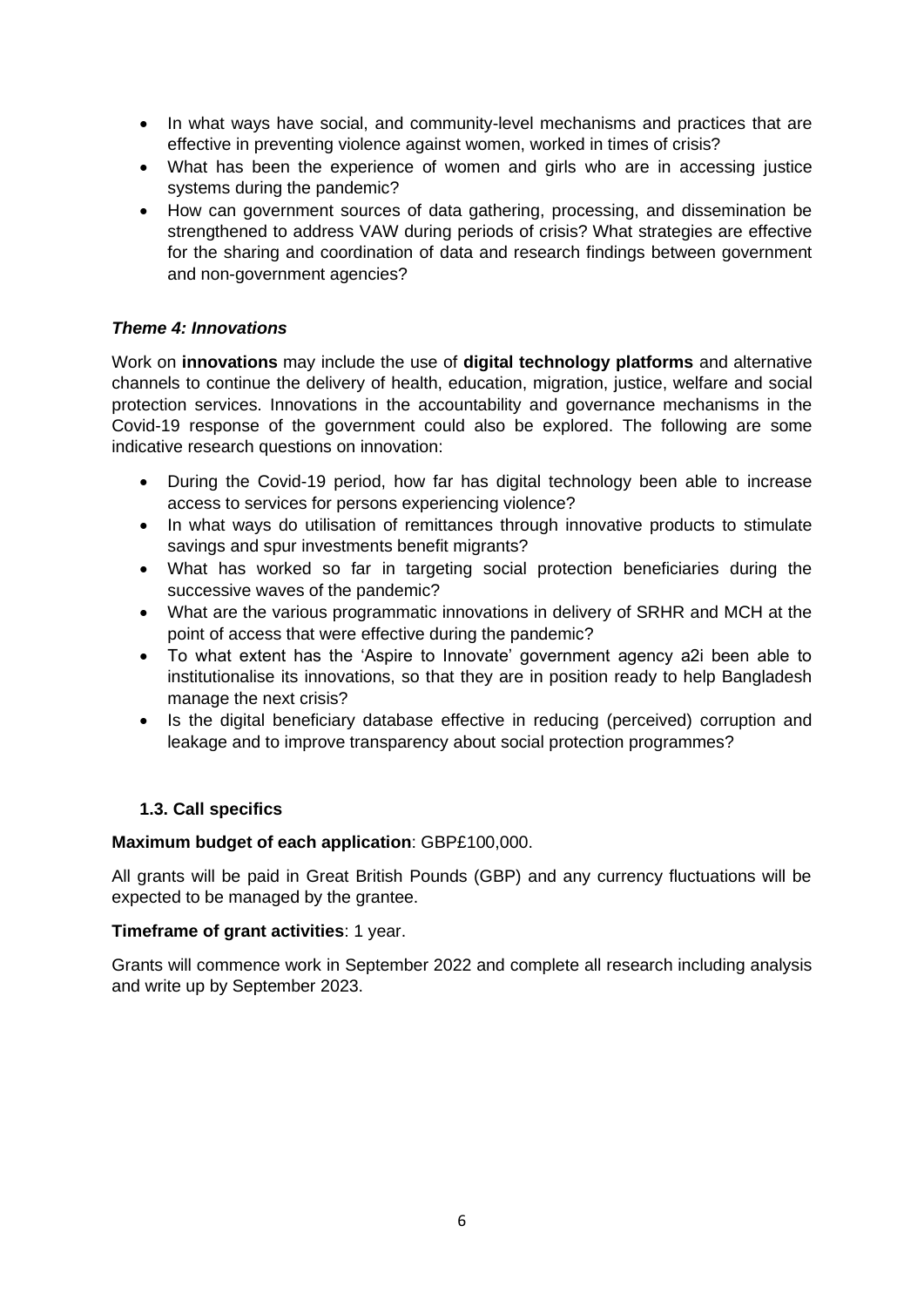## **2. Eligibility**

- Organizations (NGOs, Academic organizations, companies eligible to receive grants) can apply individually or as part of consortia for the large grants. We require that all grant recipient consortiums should include at least one Bangladesh-based organization in a role that is not limited to data collection. Organisations that are not based in Bangladesh are not eligible to apply for the call unless they do so as part of a consortia which includes at least one Bangladesh-based organisation.
- Under this call, CLEAR requires researchers to submit proposals through a research institution/organisation (University, NGO, etc). We will not accept proposals submitted by an individual researcher who is not institutionally affiliated.
- A single institution is allowed to submit multiple proposals under different priority themes of CLEAR. A single researcher can also be included in more than one proposal (but can be the PI in only one application). If multiple proposals are submitted, the researcher and/or institutions involved should have the capacity to conduct the research according to the proposed timescales.
- Applicants must be prepared to submit a full proposal and budget within four weeks on notification of successfully passing the expression of interest stage.
- Lead organisations must be ready to sign the agreement and start work immediately from 1 September 2022 for up to 12 months. The expected time for field research should be limited to maximum 9 months within this 12-month period.
- Lead organisations must confirm that the proposed research will be possible within the budget envelope of GBP£100,000.
- All organisations must meet the due diligence requirements (please see Annex 2 Due Diligence Guidelines and Requirements). A due diligence submission will be requested from successful applicants as part of the Grant Agreement process. There is no requirement to submit this information at the proposal stage.
- Applications that are in line with CLEAR research priorities, research based in Bangladesh, empirically rigorous, advance our knowledge about inclusive growth policy, and have strong value for money will be prioritised.
- The applicant will need to manage the organisation and delivery of research activities, including tracking expenditure of personnel, and agreeing and managing contracts with all external consultant researchers brought into the project.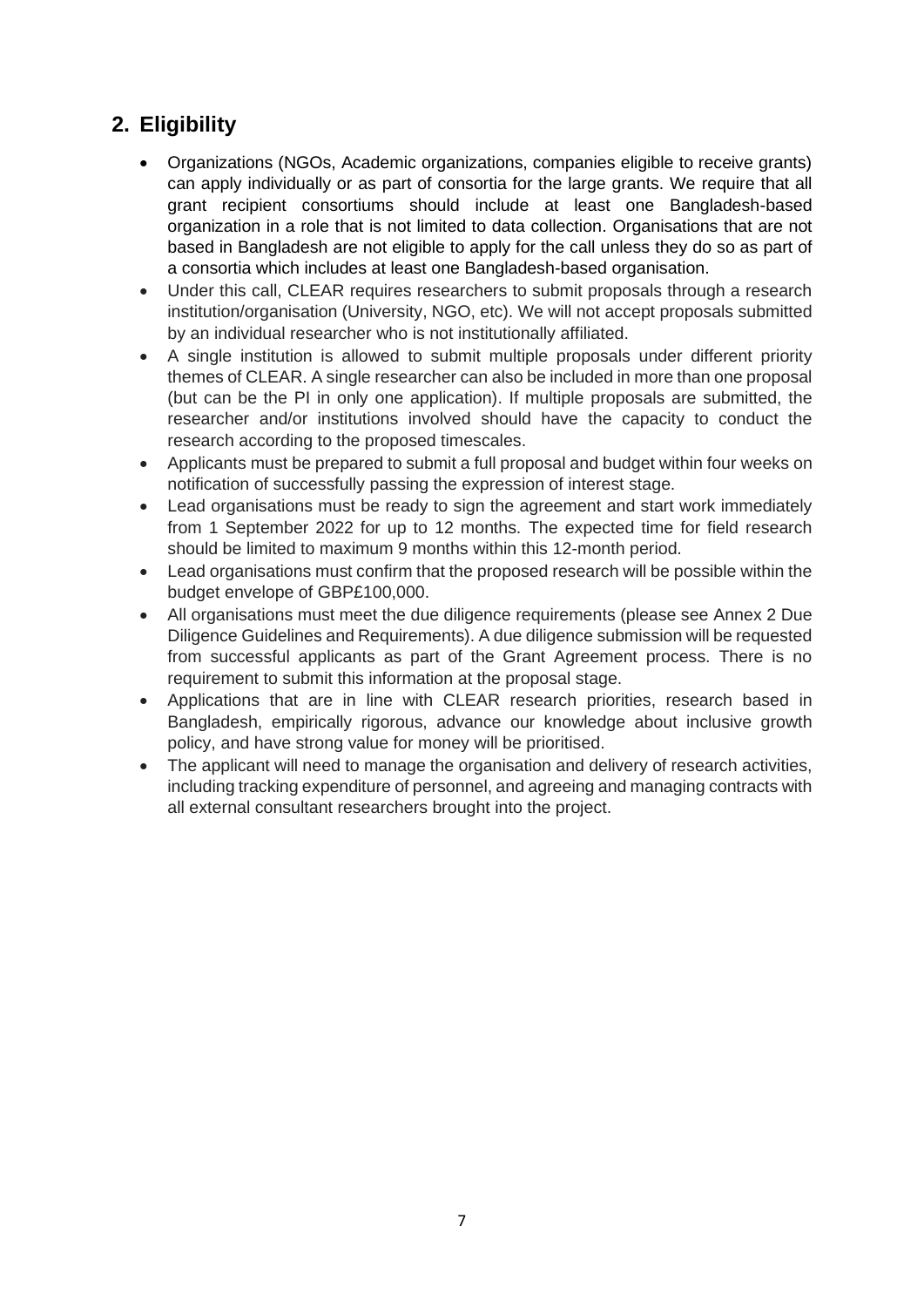## **3. Call Process**

### **3.1. Application timetable**

Applications will be shortlisted for funding through a 2-stage process:

- 1. Initial Expressions of Interest (EOI's) will be verified for completeness and eligibility and then assessed according to the evaluation criteria detailed below. The CLEAR Programme Steering Committee (PSC) will then shortlist applicants whose EOI is deemed sufficiently promising who will then be asked to submit a full, formal proposal.
- 2. Full proposals will be further peer-reviewed and the PSC will decide which applications will receive funding. Successful applicants will then be asked to submit due diligence information for the lead organization as detailed in Annex 2.

#### **3.2 Timeline of call and awards process**

| Submission Deadline for Expressions of<br><b>Interest EOI</b>                                                                                               | 12pm midday (BST) Thursday 19th May<br>2022        |
|-------------------------------------------------------------------------------------------------------------------------------------------------------------|----------------------------------------------------|
| verified for completeness and<br>EOIs.<br>eligibility                                                                                                       | 20 May to 8 June 2022                              |
| Peer Review of EOIs according to scoring<br>criteria                                                                                                        |                                                    |
| Final Sign off by CLEAR Programme<br><b>Steering Committee (PSC)</b>                                                                                        |                                                    |
| All applicants informed of decisions                                                                                                                        | 8 to 10 June 2022                                  |
| Successful applicants invited to submit full<br>formal proposals.                                                                                           |                                                    |
| Deadline for full proposals                                                                                                                                 | 12pm midday (BST) Thursday 7 July 2022             |
| <b>EOIs</b><br>verified for completeness<br>and<br>eligibility                                                                                              | 7 July to mid-August 2022                          |
| Peer Review of EOIs according to scoring<br>criteria                                                                                                        |                                                    |
| CLEAR PSC meets to make final decision<br>on grants that will be awarded. Applicants<br>informed of outcome                                                 |                                                    |
| Grant Agreements set up. Due Diligence<br>submission<br>completed<br>lead<br>by<br>organisations. Queries resolved and any<br>revisions to plans finalised. | Mid August to early September 2022                 |
| <b>Grant duration</b>                                                                                                                                       | 12 months from September 2022 to September<br>2023 |
| Grantees to submit financial and narrative<br>progress reports                                                                                              | Quarterly                                          |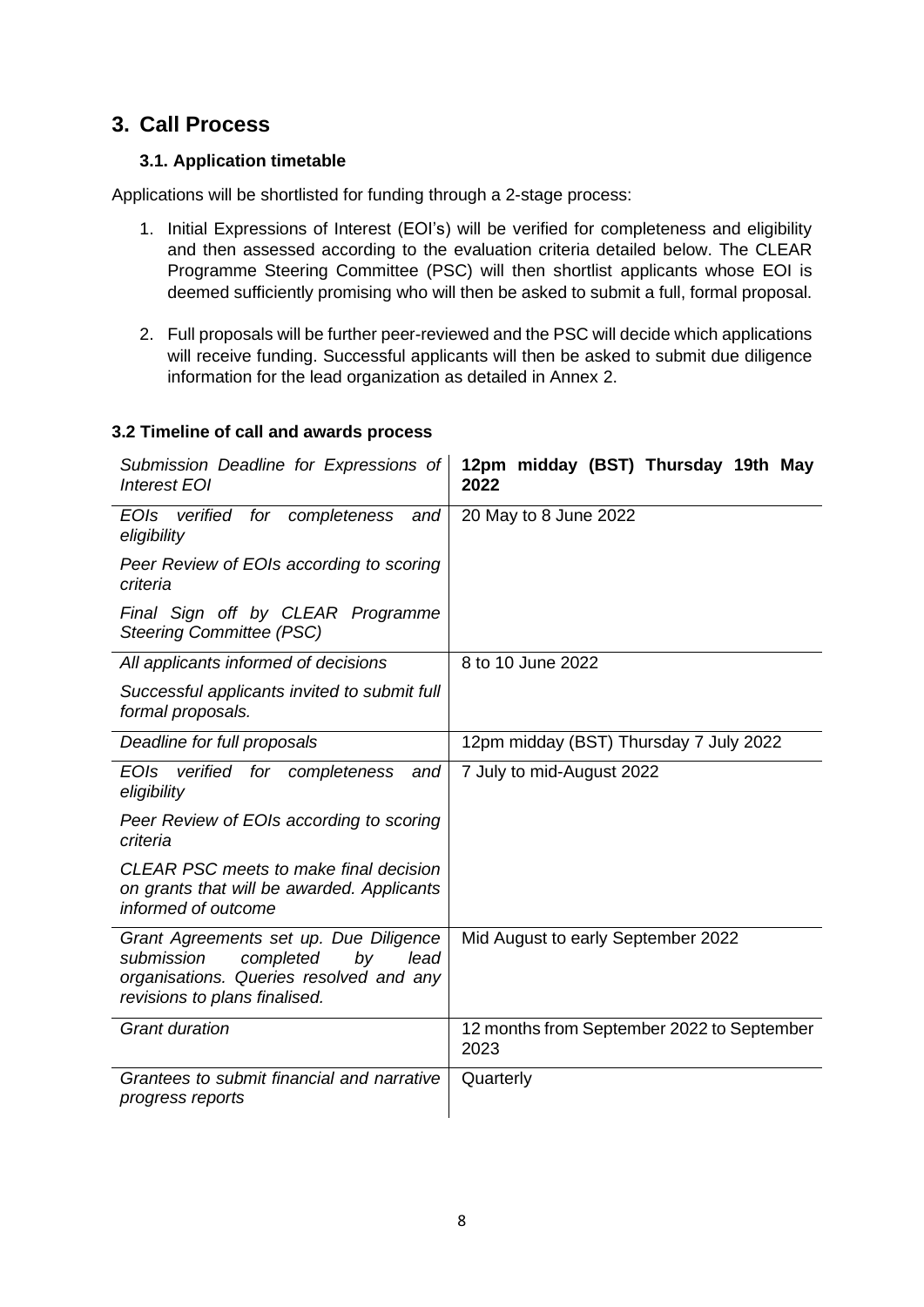## **3.2. EOI Evaluation Criteria**

Applications will be anonymized and sent to 2 reviewers to score according to the criteria below.

| <b>Application Section</b>                                                                                                                                                                            | Criteria assessed                                                                                                            | Score/weighting |
|-------------------------------------------------------------------------------------------------------------------------------------------------------------------------------------------------------|------------------------------------------------------------------------------------------------------------------------------|-----------------|
| Research Outline: What you will<br>research, why this is important for<br>Bangladesh to tackle challenge<br>posed by Covid 19 and what<br>evidence gap the research will fill                         | Alignment with CLEAR research<br>priorities and known evidence<br>gaps                                                       | 30              |
| Research Design: Research<br>design and methodology, ethics<br>approach                                                                                                                               | Quality of research design                                                                                                   | 30              |
| Consortium<br>Research Team:<br>partners (if applicable) and lead<br>Individuals who will be carrying out<br>the proposed work and their<br>capabilities and responsibilities,<br><b>Track Record</b> | Experience of managing similar<br>work.<br>Engagement with local institutions<br>and involvement of<br>local<br>researchers. | 20              |
| Policy Engagement: Expected<br>outcomes. Key stakeholder<br>groups to be engaged, pathway to<br>impact                                                                                                | Expected impact on policy or<br>practice and pathway to impact.                                                              | 20              |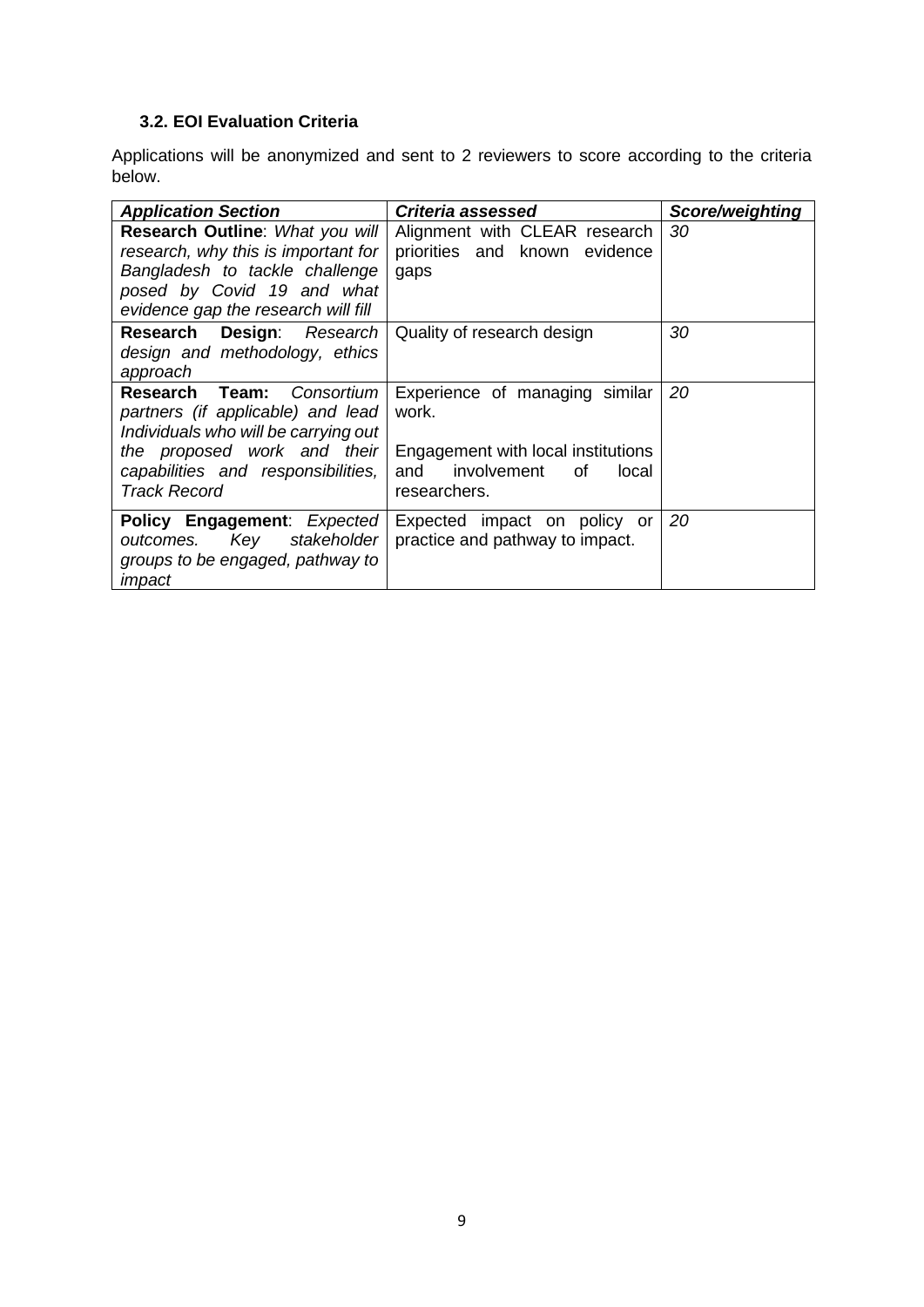## **4. Submitting your EOI application**

## **4.1. Instructions**

- Please email [clear.bgd@ids.ac.uk](mailto:clear.bgd@ids.ac.uk) straight away indicating you will be submitting an EOI. This will allow us to contact you with any further information on the process that may be needed.
- Fill in the EOI form and submit, with CV's, by email to [clear.bgd@ids.ac.uk](mailto:clear.bgd@ids.ac.uk) by **12pm midday (BST) Thursday 19 May 2022**
- Follow the guidance on word count in the application form.
- Applications that are submitted late, are incomplete or are submitted in the incorrect format breakdown will not be considered for funding.

## **4.2. Detailed Guidance on completing the EOI application form**

More detail can be found below on what we expect to be included in each section of the EOI form:

## *Research Outline*

The research outline should:

- Clearly articulate a research problem/issue.
- Demonstrate how the proposed research/ issue responds to a known knowledge gap in one of the priority areas of CLEAR.
- Demonstrate why the proposed research is important to tackle the social/political impact of Covid-19.

## *Research Design*

- Clearly articulate an approach that is appropriate to the research problem and show that it is feasible to conduct within the available timeframe.
- Briefly mention the kinds of methods and tools that would be used and, if applicable, which sites or cases have been identified and explain the criteria for their selection (e.g. the research will conduct surveys in secondary cities among homeless population covering about 200 people)
- Briefly mention any specific risks or challenges that may affect the research process, for example access to previous data, and how ethics will be maintained (consent etc.)

## *Research Team*

- Outline the track record and capacity of consortium partners. Detail their role and responsibilities clearly and show that there are no overlaps between roles.
- Demonstrate the ability and track record (publication, leadership) and role of lead individuals (the PI and Co-Is) in conducting similar work and show their reputation in the field.
- Demonstrate consortium members ability and experience in the design of activities and outputs for effective engagement with policy and practitioner audiences.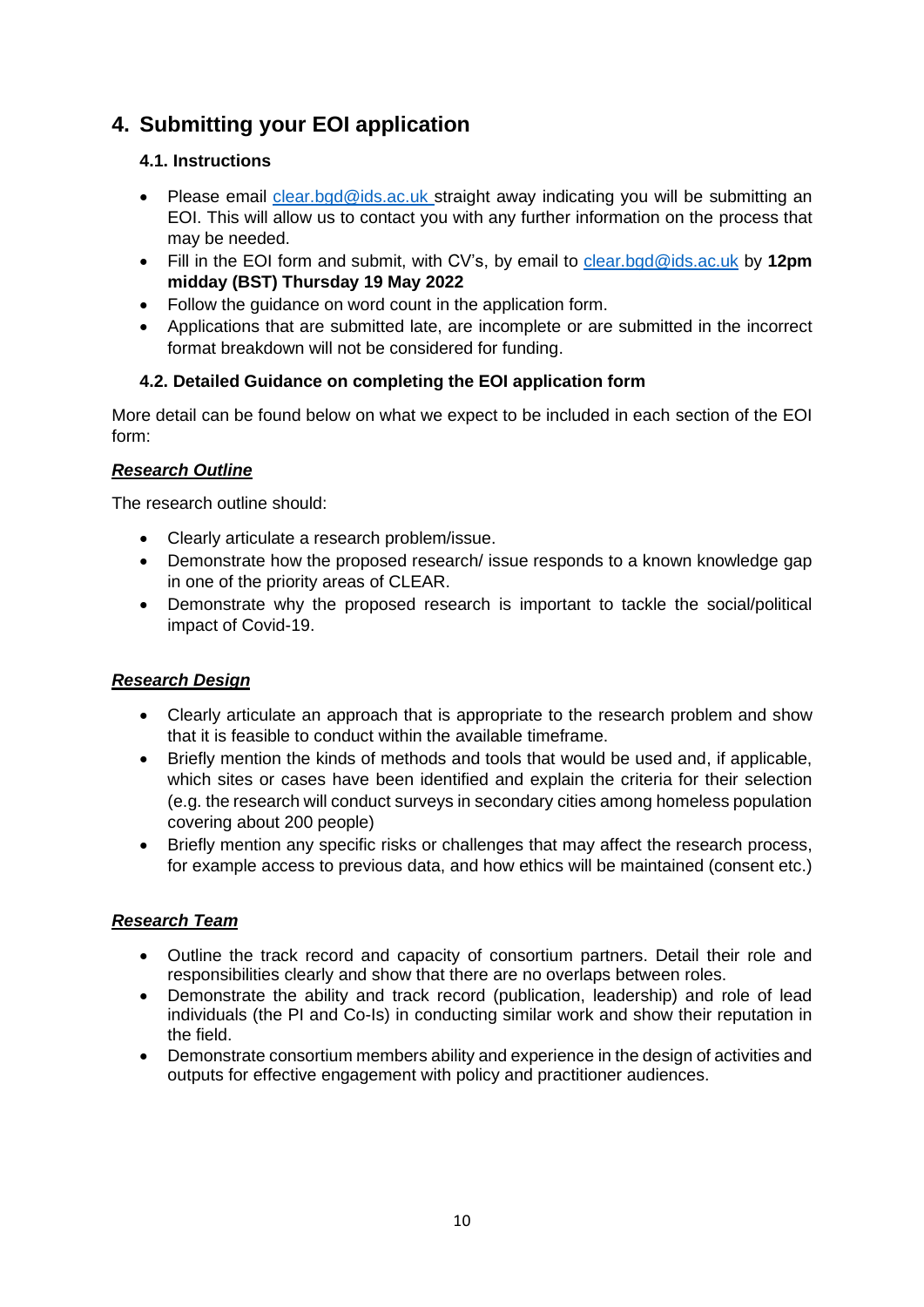#### *Policy Engagement*

- EOIs should firstly demonstrate that there is clear demand among policy audiences in Bangladesh for the proposed research to inform the Covid-19 response and improve preparedness to tackle future crises.
- It should articulate a clear pathway showing how evidence generated could inform future policy and programming, who would be key stakeholders to engage with to achieve this, how this engagement will be achieved and what the expected outcomes would be.
- Supporting examples should be given demonstrating the experience and capacity of the research team in delivering timely, accessible, and relevant research outputs, that meet the needs of policy and practitioner audiences.

#### **4.3. Additional Support**

A list of FAQs can be found in Annex 1. A full FAQ is also available on the CLEAR website [here](https://www.covid-collective.net/clear-frequently-asked-questions/) and may be updated during the call process as needed.

Please send us an email at: [clear.bgd@ids.ac.uk](mailto:clear.bgd@ids.ac.uk) with your specific queries.

## **5. Submission Checklist**

- Application Form. This must be completed fully and follow all guidance, including the eligibility criteria and section word counts.
- CVs of all named project staff (Each CV should be no more than 2 pages long).
- Submit all documents by email to [clear.bgd@ids.ac.uk](mailto:clear.bgd@ids.ac.uk)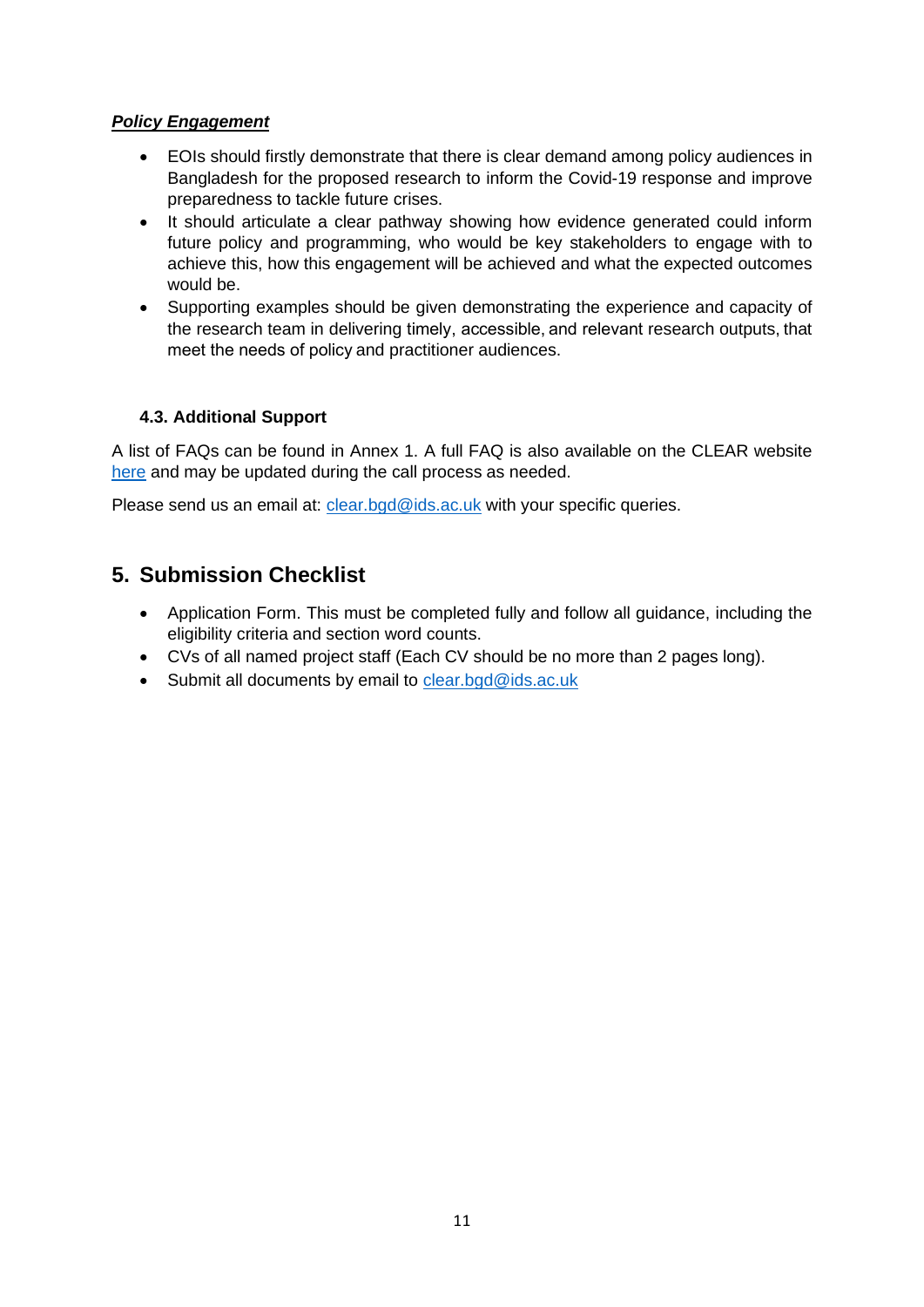## **Annexes**

## **Annex 1: FAQs**

Note that a full FAQ is also available on the CLEAR website [here](https://www.covid-collective.net/clear-frequently-asked-questions/) and may be updated during the call process as needed.

#### **1. Can one organization apply for more than one grant?**

Yes. One organization can apply for more than one grant. However, given the small number of grants available, we encourage you to prioritise!

### **2. Can individual researchers apply for grants?**

No. Applicants will need to be based at a suitable institution with proven capacity to conduct research and manage grants in line with the financial ethical and governance requirements of the programme.

### **3. Can Bangladeshi organizations apply in consortiums?**

Yes, Bangladeshi organizations (NGOs, Academic organizations, companies eligible to receive grants) can apply individually or as part of consortia for the large grants. We expect that all grant recipient consortiums should include at least one Bangladesh-based organization.

#### **4. Are International NGOs eligible to apply in collaboration/ consortium with any Bangladeshi research institute/university?**

Yes, international organisations can apply for CLEAR research grants as part of consortia. We expect that all consortia should include at least one Bangladesh-based organisation.

#### **5. Does the applying Bangladeshi organizations have to hold an NGO Bureau permission?**

At least one of the applicant organizations under the consortium must hold an NGO Bureau permission to receive the grant.

#### **6. Is there any specific study location or target population to be covered in the research proposed for the grants?**

We do not have any specific target population, sectors or study locations as criteria for the research proposals. As long as proposals cover one of the major themes (see above) they can make a case to study any group, industry or geographic area. When considering your research focus it would be sensible to consider whether your proposed research is too similar to work already being done and funded under other FCDO or other programs.

#### **7. Are there any specific requirements for proposing the methods and research designs?**

No, we are not limiting the scopes in terms of the choice of research methods and research design. We are open to qualitative, quantitative and mixed-methods research proposals that are feasible to be initiated and completed within the 12-month timeline.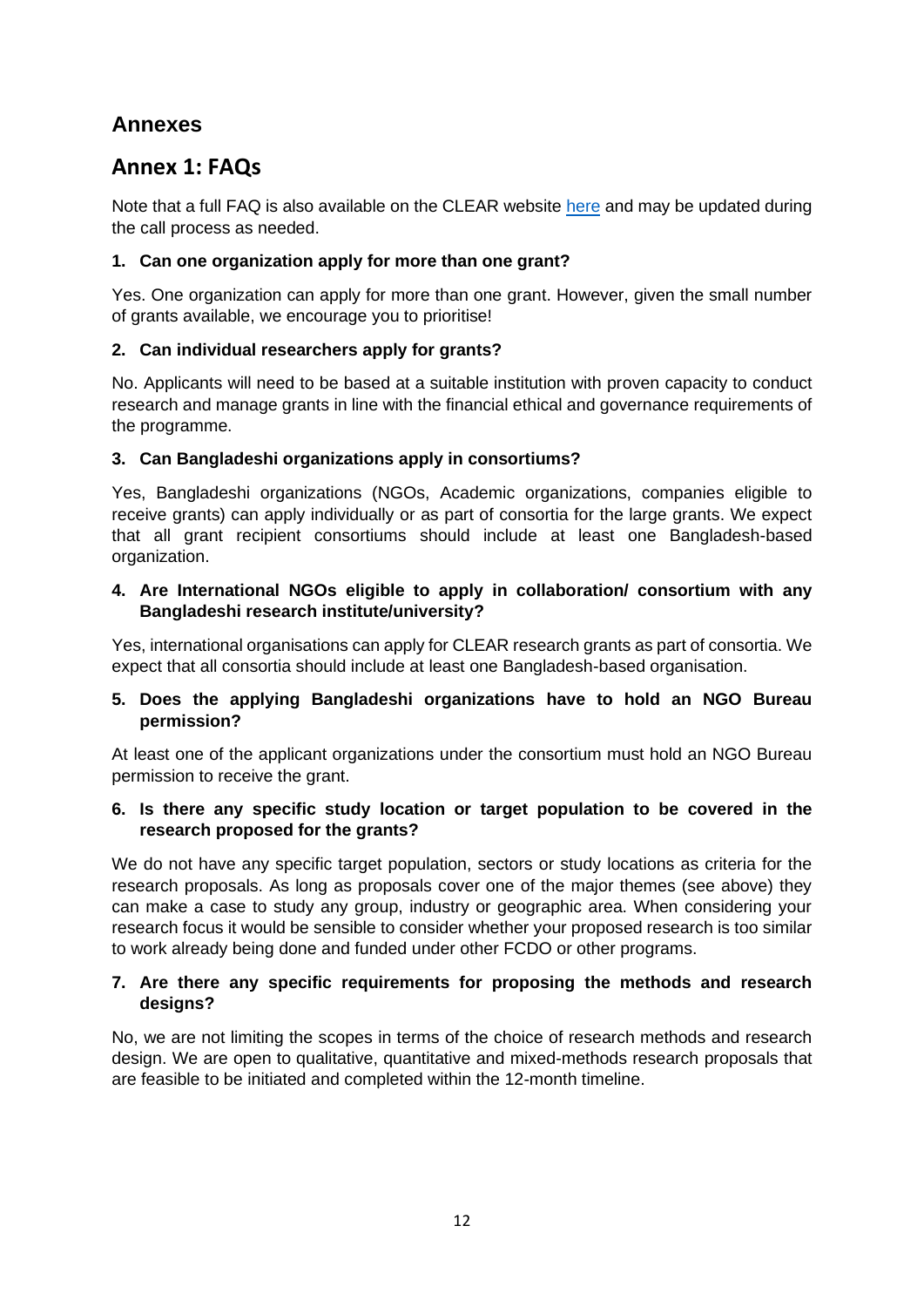# **Annex 2: Due Diligence – guidance on documentation required on successful sub-granting of the award**

If an applicant is awarded a grant, as part of the due diligence procedure, applicants will be asked to provide some or all of the following documentation and evidence:

#### **Partner details**

- Public liability insurance
- Employers' liability
- Professional indemnity insurance
- Company registration documents

#### **Governance and control**

- Last 3 years' annual financial statements
- Evidence of external auditing
- Anti-money laundering policy
- Whistle-blowing policy
- Data protection policy
- Organisational risk management policy
- Evidence of capacity and resources
- Confirmation of no terrorist funding or offences in the past 3 years

#### **Finances**

- Audited accounts for the past 2 years
- Financial controls and safeguards

#### **Downstream management**

- Contract management policy
- Up-to-date record keeping on subcontractors
- Processes to screen potential subcontractors in relation to terrorism and corruption sanctions lists
- An anti-fraud and anti-corruption policy
- A process of due diligence assessment on sub-contractors

#### **Safeguarding and ethics**

- Policies demonstrating good and ethical employment practices, which may include: Anti-discrimination policy
- Safeguarding policy relating to children or vulnerable adults

#### **Duty of Care**

- Duty of care or travel security policy
- Travel insurance policies

This information should be made available immediately on the granting of the sub-grant agreement and must be received and assessed before project work can begin. If your organisation is unable to supply some elements of documentary evidence in relation to the due diligence assessment this will not automatically prevent your ability to proceed with the project. It may be possible to adopt IDS policy and procedure directly relating to any missing elements. Each due diligence application will be assessed on a case-by-case basis.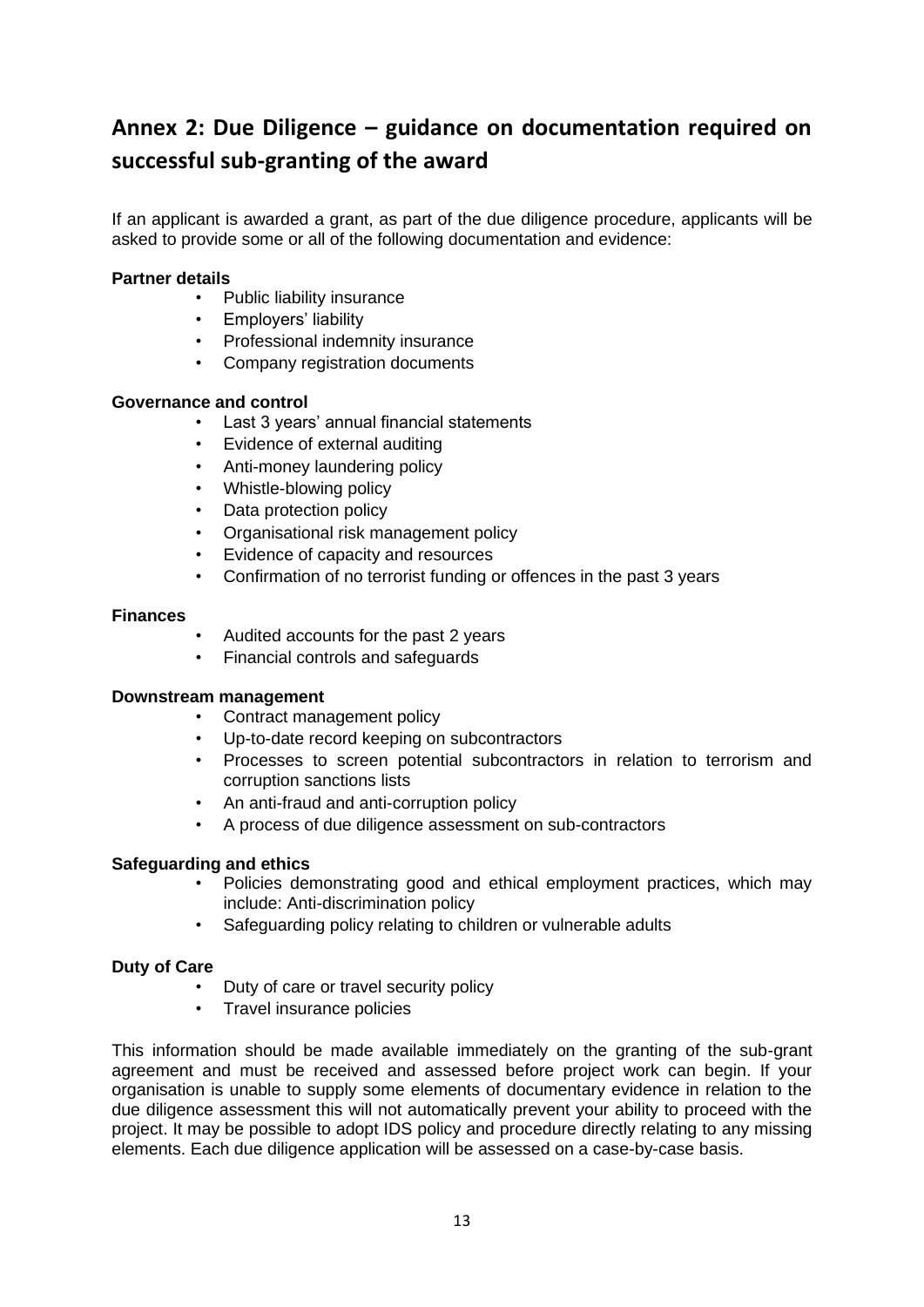## **Annex 3: CLEAR Scoping Papers**

CLEAR commissioned a series of scoping papers and consultations to inform the design of the research agenda for the programme. Links to these scoping papers and research briefings can be found below:

#### **Scoping Papers:**

Chowdhury, S. and Hossain, N. (forthcoming, 2022) 'Accountability and Responsiveness in the Covid-19 Response in Bangladesh', Brighton: Institute of Development Studies, DOI: 10.19088/IDS.2022.027

Hassan, M.; Aziz, S.; Rahemin, R.; Khan, I. and Hoque, R. (2022) ['Impact of COVID-19 on](https://bigd.bracu.ac.bd/publications/impact-of-covid-19-on-labour-rights-and-working-conditions-in-four-selected-sectors/)  [Labour Rights and Working Conditions in Four Selected Sectors',](https://bigd.bracu.ac.bd/publications/impact-of-covid-19-on-labour-rights-and-working-conditions-in-four-selected-sectors/) CLEAR Scoping Paper, BIGD: Bangladesh

Hossain, M. and Rahman, K.W. (2022) ['The Impact of COVID-19 on the Education of](https://bigd.bracu.ac.bd/publications/the-impact-of-covid-19-on-the-education-of-primary-and-secondary-school-children-in-bangladesh/)  [Primary and Secondary School Children in Bangladesh',](https://bigd.bracu.ac.bd/publications/the-impact-of-covid-19-on-the-education-of-primary-and-secondary-school-children-in-bangladesh/) CLEAR Scoping Paper, BIGD: Bangladesh

Hossain, R.; Khaleque, A.B. and Mahmood, S. (2022) ['A Scoping Review on the Impact of](https://bigd.bracu.ac.bd/publications/a-scoping-review-on-the-impact-of-covid-19-on-migration-in-bangladesh/)  [COVID-19 on Migration in](https://bigd.bracu.ac.bd/publications/a-scoping-review-on-the-impact-of-covid-19-on-migration-in-bangladesh/) Bangladesh', CLEAR Scoping Paper, BIGD: Bangladesh

Hrynick, T.; Barasa, V. and Abbas, S. (forthcoming, 2022) 'SRHR and MNCH in Bangladesh: A Scoping Review on the Impacts of the Covid-19 Pandemic', CLEAR Scoping Paper, Brighton: Institute of Development Studies, DOI: 10.19088/IDS.2022.028

Siddiquee, M.S.H.; Faruk, A. and Matin, I. (2022) ['Social Protection During Covid Times:](https://bigd.bracu.ac.bd/publications/social-protection-during-covid-times-research-for-building-forward-better/)  [Research For Building Forward Better',](https://bigd.bracu.ac.bd/publications/social-protection-during-covid-times-research-for-building-forward-better/) CLEAR Scoping Paper, BIGD: Bangladesh

Sultan, M.; Mahpara, P. and Tasnin, F. (2022) ['COVID-19 Learning, Evidence and Research](https://bigd.bracu.ac.bd/publications/covid-19-learning-evidence-and-research-clear-for-bangladesh-scoping-paper-on-violence-against-women/)  [\(CLEAR\) for Bangladesh: Scoping Paper on Violence Against Women',](https://bigd.bracu.ac.bd/publications/covid-19-learning-evidence-and-research-clear-for-bangladesh-scoping-paper-on-violence-against-women/) CLEAR Scoping Paper, BIGD: Bangladesh

#### **Research Briefings:**

Huq, A. (2022) ['Impact of Covid-19 on Migration in Bangladesh',](https://opendocs.ids.ac.uk/opendocs/handle/20.500.12413/17348) CLEAR Research Briefing, Brighton: Institute of Development Studies, 10.19088/CLEAR.2022.001

Huq, A. (2022) ['Impacts of Covid-19 on SRHR and MNCH in Bangladesh'](https://opendocs.ids.ac.uk/opendocs/handle/20.500.12413/17347), CLEAR Research Briefing, Brighton: Institute of Development Studies, DOI: 10.19088/CLEAR.2022.007

Huq, A. (2022) ['Social Protection During Covid Times: Research for Building Forward](https://opendocs.ids.ac.uk/opendocs/handle/20.500.12413/17346)  [Better',](https://opendocs.ids.ac.uk/opendocs/handle/20.500.12413/17346) CLEAR Research Briefing, Brighton: Institute of Development Studies, DOI: 10.19088/CLEAR.2022.002

Huq, A. (2022) ['Accountability and Responsiveness in the Covid-19 Response in](https://opendocs.ids.ac.uk/opendocs/handle/20.500.12413/17345)  [Bangladesh'](https://opendocs.ids.ac.uk/opendocs/handle/20.500.12413/17345), CLEAR Research Briefing, Brighton: Institute of Development Studies, DOI: 10.19088/CLEAR.2022.005

Huq, A. (2022) ['The Impact of Covid-19 on Labour Rights and Working Conditions in Four](https://opendocs.ids.ac.uk/opendocs/handle/20.500.12413/17344)  [Selected Sectors'](https://opendocs.ids.ac.uk/opendocs/handle/20.500.12413/17344), CLEAR Research Briefing, Brighton: Institute of Development Studies, DOI: 10.19088/CLEAR.2022.006